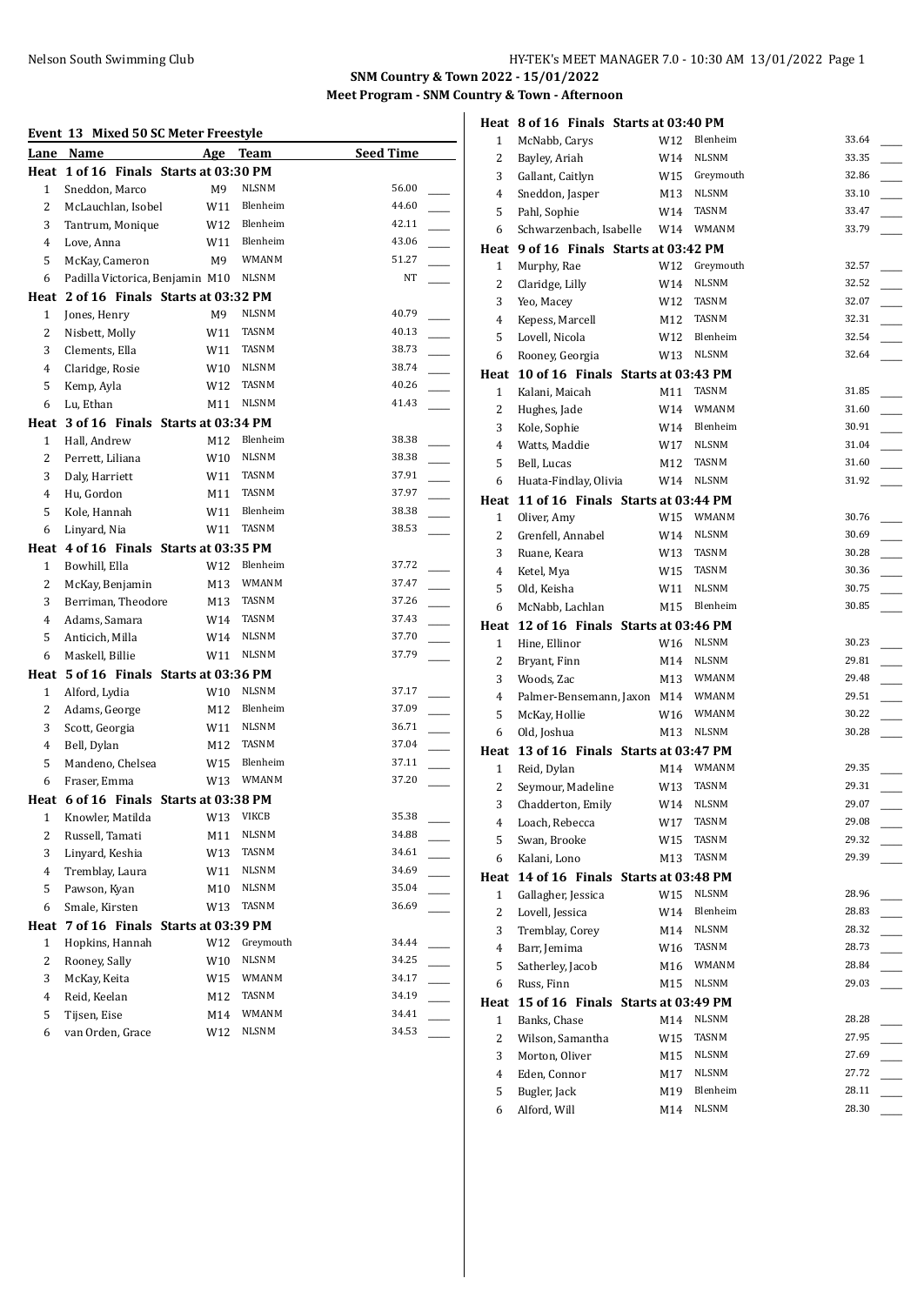#### Nelson South Swimming Club HY-TEK's MEET MANAGER 7.0 - 10:30 AM 13/01/2022 Page 2

**SNM Country & Town 2022 - 15/01/2022 Meet Program - SNM Country & Town - Afternoon**

|                | Heat 16 Finals (#13 Mixed 50 SC Meter Freestyle) |     |              |                        |
|----------------|--------------------------------------------------|-----|--------------|------------------------|
| $\mathbf{1}$   | Love, Jack                                       | M15 | Blenheim     | 27.25                  |
| $\overline{2}$ | Bayley, Oxford                                   | M18 | <b>TASNM</b> | 25.01                  |
| 3              | Amyes, Joshua                                    | M18 | <b>TASNM</b> | 24.12                  |
| $\overline{4}$ | Seymour, William                                 | M15 | <b>TASNM</b> | 24.24                  |
| 5              | Skehan. Max                                      | M13 | Blenheim     | 27.18                  |
| 6              | Douglas, Caleb                                   | M16 | <b>TASNM</b> | 27.51                  |
|                | Event 14 Mixed 100 SC Meter Backstroke           |     |              |                        |
|                | Lane Name                                        |     | Age Team     | <b>Seed Time</b>       |
|                | Heat 1 of 5 Finals Starts at 03:52 PM            |     |              |                        |
| $\overline{2}$ | Love. Anna                                       | W11 | Blenheim     | NT                     |
| 3              | McKay, Cameron                                   | M9  | <b>WMANM</b> | 2:11.84                |
| $\overline{4}$ | Tantrum, Monique                                 | W12 | Blenheim     | NT                     |
|                | Heat 2 of 5 Finals Starts at 03:55 PM            |     |              |                        |
| $\mathbf{1}$   | Scott, Georgia                                   | W11 | <b>NLSNM</b> | 1:40.10                |
| $\overline{2}$ | Russell, Tamati                                  | M11 | <b>NLSNM</b> | 1:37.08                |
| 3              | Anticich, Milla                                  | W14 | <b>NLSNM</b> | 1:29.43                |
| $\overline{4}$ | Schwarzenbach, Isabelle                          | W14 | <b>WMANM</b> | 1:33.79                |
| 5              | Bowhill, Ella                                    | W12 | Blenheim     | 1:37.23                |
|                | Heat 3 of 5 Finals Starts at 03:58 PM            |     |              |                        |
| $\mathbf{1}$   | Ruane. Keara                                     | W13 | <b>TASNM</b> | 1:28.71                |
| $\overline{2}$ | Sandall, Alexis                                  | W13 | <b>NLSNM</b> | 1:27.29                |
| 3              | Satherley, Helena                                | W14 | <b>WMANM</b> | 1:25.80                |
| 4              | McKay, Keita                                     | W15 | <b>WMANM</b> | 1:27.11                |
| 5              | Stewart, Tegen                                   | W12 | <b>NLSNM</b> | 1:28.58                |
| 6              | Hopkins, Hannah                                  | W12 | Greymouth    | 1:28.89                |
|                | Heat 4 of 5 Finals Starts at 04:00 PM            |     |              |                        |
| 1              | Linyard, Keshia                                  | W13 | <b>TASNM</b> | 1:24.42                |
| $\overline{2}$ | Woods, Zac                                       | M13 | <b>WMANM</b> | 1:21.81                |
| 3              | Goomes, Rosie                                    | W13 | <b>NLSNM</b> | 1:16.67                |
| 4              | Palmer-Bensemann, Jaxon M14                      |     | <b>WMANM</b> | 1:20.30                |
| 5              | Sneddon, Jasper                                  | M13 | <b>NLSNM</b> | 1:22.71                |
| 6              | Berriman, Saffron                                | W15 | <b>TASNM</b> | 1:25.73                |
|                | Heat 5 of 5 Finals Starts at 04:03 PM            |     |              |                        |
| 1              | Russ, Finn                                       | M15 | <b>NLSNM</b> | 1:14.41                |
| $\overline{2}$ | Eden, Caitlin                                    | W15 | <b>NLSNM</b> | 1:10.84                |
| 3              | Seymour, William                                 | M15 | <b>TASNM</b> | 57.25<br>$\frac{1}{1}$ |
| $\overline{4}$ | McNabb, Finn                                     | M14 | Blenheim     | 1:08.98                |
|                |                                                  |     | <b>TASNM</b> | 1:13.46                |
| 5              | Kalani, Lono                                     | M13 |              |                        |

#### **Event 15 Mixed 200 SC Meter IM**

|                      | Age       | Team         | <b>Seed Time</b>                      |
|----------------------|-----------|--------------|---------------------------------------|
|                      |           |              |                                       |
| Banks, Chase         | M14       | <b>NLSNM</b> | <b>NT</b>                             |
| Taylor, Catherine    | W10       | <b>NLSNM</b> | 3:47.97                               |
| Linyard, Keshia      | W13       | TASNM        | 3:28.15                               |
| Reid, Keelan         | M12       | <b>TASNM</b> | 3:31.52                               |
| Tantrum, Monique     | W12.      | Blenheim     | 4:08.90                               |
| Princeton, Alexandra | W11       | IASCB        | NT                                    |
|                      | Lane Name |              | Heat 1 of 5 Finals Starts at 04:05 PM |

| Lane           | Name                                  | Age | <b>Team</b>  | <b>Seed Time</b> |
|----------------|---------------------------------------|-----|--------------|------------------|
|                | Event 16 Mixed 100 SC Meter Butterfly |     |              |                  |
| 6              | Chadderton, Emily                     | W14 | <b>NLSNM</b> | 2:42.13          |
| 5              | Bugler, Jack                          | M19 | Blenheim     | 2:37.35          |
| 4              | Barr, Jemima                          | W16 | <b>TASNM</b> | 2:27.89          |
| 3              | Amyes, Joshua                         | M18 | <b>TASNM</b> | 2:08.86          |
| 2              | Love, Jack                            | M15 | Blenheim     | 2:28.89          |
| $\mathbf{1}$   | Ketel, Mya                            | W15 | <b>TASNM</b> | 2:40.36          |
| Heat           | 5 of 5 Finals Starts at 04:22 PM      |     |              |                  |
| 6              | Hughes, Jade                          | W14 | <b>WMANM</b> | 2:49.48          |
| 5              | McNabb, Lachlan                       | M15 | Blenheim     | 2:45.39          |
| 4              | Bryant, Finn                          | M14 | <b>NLSNM</b> | 2:43.53          |
| 3              | Tremblay, Corey                       | M14 | <b>NLSNM</b> | 2:42.99          |
| $\overline{2}$ | Bell, Lucas                           | M12 | <b>TASNM</b> | 2:44.21          |
| $\mathbf{1}$   | Lovell, Nicola                        | W12 | Blenheim     | 2:49.44          |
|                | Heat 4 of 5 Finals Starts at 04:18 PM |     |              |                  |
| 6              | Bell, Dylan                           | M12 | <b>TASNM</b> | 3:06.61          |
| 5              | Oliver, Amy                           | W15 | <b>WMANM</b> | 3:00.05          |
| $\overline{4}$ | Stewart, Tegen                        | W12 | <b>NLSNM</b> | 2:50.99          |
| 3              | Kole, Sophie                          | W14 | Blenheim     | 2:49.90          |
| 2              | Kepess, Marcell                       | M12 | <b>TASNM</b> | 2:59.90          |
| $\mathbf{1}$   | Schulze-Steinen, Merle                | W14 | <b>TASNM</b> | 3:04.47          |
|                | Heat 3 of 5 Finals Starts at 04:14 PM |     |              |                  |
| 6              | Oliver, Holly                         | W13 | WMANM        | 3:26.37          |
| 5              | Tijsen, Eise                          | M14 | <b>WMANM</b> | 3:25.10          |
| $\overline{4}$ | Harris, Claudia                       | W11 | Blenheim     | 3:19.24          |
| 3              | Pahl, Sophie                          | W14 | <b>TASNM</b> | 3:12.13          |
| 2              | Daly, Harriett                        | W11 | <b>TASNM</b> | 3:23.68          |
| 1              | Taylor, Charlotte                     | W12 | <b>NLSNM</b> | 3:25.66          |
|                | Heat 2 of 5 Finals Starts at 04:10 PM |     |              |                  |

| Lane         | Name                             | Age             | <b>Team</b>  | <b>Seed Time</b> |  |
|--------------|----------------------------------|-----------------|--------------|------------------|--|
| Heat         | 1 of 3 Finals Starts at 04:25 PM |                 |              |                  |  |
| 2            | Russell, Tamati                  | M11             | <b>NLSNM</b> | NT               |  |
| 3            | Stewart, Tegen                   | W12             | <b>NLSNM</b> | 1:18.80          |  |
| 4            | McNabb, Carys                    | W12             | Blenheim     | 1:33.18          |  |
| Heat         | 2 of 3 Finals Starts at 04:27 PM |                 |              |                  |  |
| 1            | Bayley, Ariah                    | W14             | <b>NLSNM</b> | 1:18.75          |  |
| 2            | Seymour, Madeline                | W13             | TASNM        | 1:16.83          |  |
| 3            | Grenfell, Annabel                | W14             | <b>NLSNM</b> | 1:11.78          |  |
| 4            | Hine, Ellinor                    | W <sub>16</sub> | <b>NLSNM</b> | 1:12.09          |  |
| 5            | Skehan, Max                      | M13             | Blenheim     | 1:18.46          |  |
| Heat         | 3 of 3 Finals Starts at 04:29 PM |                 |              |                  |  |
| $\mathbf{1}$ | Lovell, Jessica                  | W14             | Blenheim     | 1:09.84          |  |
| 2            | Bayley, Oxford                   | M18             | <b>TASNM</b> | 1:02.48          |  |
| 3            | Wilson, Samantha                 | W15             | TASNM        | 1:02.19          |  |
| 4            | Douglas, Caleb                   | M16             | <b>TASNM</b> | 1:02.32          |  |
| 5            | Morton, Oliver                   | M15             | <b>NLSNM</b> | 1:09.78          |  |
| 6            | McNabb, Finn                     | M14             | Blenheim     | 1:11.54          |  |

#### **Event 17 Mixed 50 SC Meter Breaststroke**

|   | EVEIIU 17 MIAEU 30 SC MELEI DI CASISLIUNE |     |              |                  |  |
|---|-------------------------------------------|-----|--------------|------------------|--|
|   | Lane Name                                 | Age | Team         | <b>Seed Time</b> |  |
|   | Heat 1 of 10 Finals Starts at 04:31 PM    |     |              |                  |  |
|   | McKay, Cameron                            | M9  | WMANM        | 1:27.20          |  |
| 3 | McLauchlan, Isobel                        | W11 | Blenheim     | 57.75            |  |
| 4 | McKay, Benjamin                           | M13 | WMANM        | 1:08.54          |  |
| 5 | Padilla Victorica, Benjamin M10           |     | <b>NLSNM</b> | NT               |  |
|   |                                           |     |              |                  |  |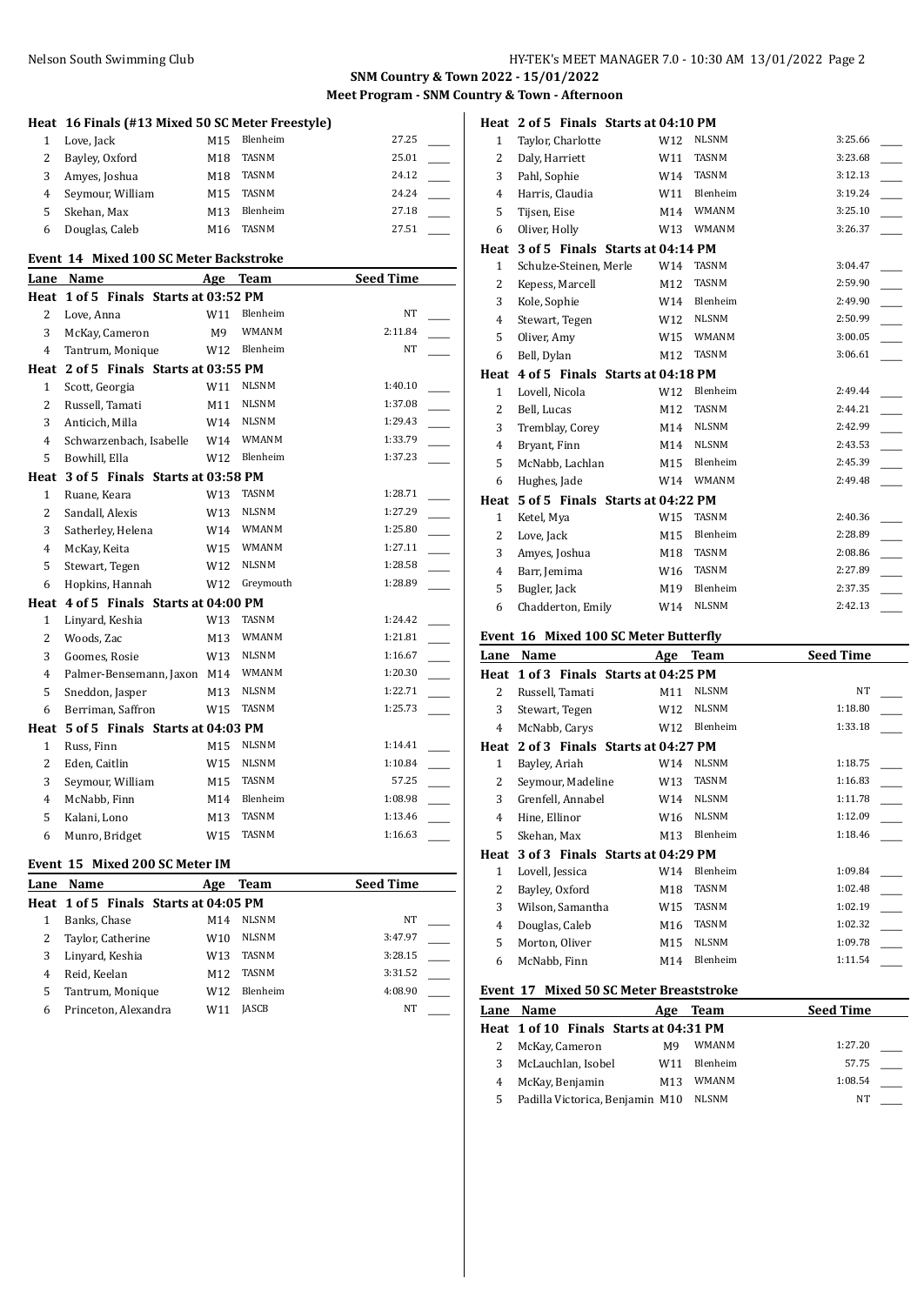#### Nelson South Swimming Club **HY-TEK's MEET MANAGER 7.0 - 10:30 AM 13/01/2022** Page 3

**SNM Country & Town 2022 - 15/01/2022 Meet Program - SNM Country & Town - Afternoon**

|                | Heat 2 Finals (#17 Mixed 50 SC Meter Breaststroke)     |                 |                   |                |  |
|----------------|--------------------------------------------------------|-----------------|-------------------|----------------|--|
| 1              | Nisbett, Molly                                         | W11             | <b>TASNM</b>      | 55.86          |  |
| 2              | Maskell, Billie                                        | W11             | <b>NLSNM</b>      | 55.64          |  |
| 3              | Claridge, Rosie                                        | W10             | <b>NLSNM</b>      | 53.07          |  |
| $\overline{4}$ | Love, Anna                                             | W11             | Blenheim          | 54.19          |  |
| 5              | Kemp, Ayla                                             | W12             | <b>TASNM</b>      | 55.67          |  |
| 6              | Knowler, Matilda                                       | W13             | VIKCB             | 56.80          |  |
|                | Heat 3 of 10 Finals Starts at 04:35 PM                 |                 |                   |                |  |
| $\mathbf{1}$   | Alford, Lydia                                          | W10             | <b>NLSNM</b>      | 52.80          |  |
| 2              | Fraser, Emma                                           | W <sub>13</sub> | <b>WMANM</b>      | 52.17          |  |
| 3              | Harris, Claudia                                        | W11             | Blenheim          | 50.23          |  |
| $\overline{4}$ | Perrett, Liliana                                       | W10             | <b>NLSNM</b>      | 50.36          |  |
| 5              | Kole, Hannah                                           | W11             | Blenheim          | 52.48          |  |
| 6              | Bowhill, Ella                                          | W12             | Blenheim          | 52.89          |  |
|                | Heat 4 of 10 Finals Starts at 04:37 PM                 |                 |                   |                |  |
| $\mathbf{1}$   | Jones, Henry                                           | M9              | <b>NLSNM</b>      | 50.10          |  |
| 2              | Hall, Andrew                                           | M12             | Blenheim          | 49.48          |  |
| 3              | Pawson, Kyan                                           | M10             | <b>NLSNM</b>      | 48.86          |  |
| 4              | Hopkins, Hannah                                        | W12             | Greymouth         | 49.16          |  |
| 5              | McNabb, Carys                                          | W12             | Blenheim          | 49.87          |  |
| 6              | Linyard, Nia                                           | W11             | <b>TASNM</b>      | 50.23          |  |
|                | Heat 5 of 10 Finals Starts at 04:38 PM                 |                 |                   |                |  |
| $\mathbf{1}$   | Schwarzenbach, Isabelle                                | W14             | <b>WMANM</b>      | 48.36          |  |
| 2              | Satherley, Helena                                      | W14             | <b>WMANM</b>      | 46.27          |  |
| 3              | Scott, Georgia                                         | W11             | <b>NLSNM</b>      | 45.67          |  |
| $\overline{4}$ | Yeo, Macey                                             | W12             | <b>TASNM</b>      | 45.98          |  |
| 5              | Adams, George                                          | M12             | Blenheim          | 47.32          |  |
| 6              | Lu, Ethan                                              | M11             | <b>NLSNM</b>      | 48.86          |  |
|                | Heat 6 of 10 Finals Starts at 04:40 PM                 |                 |                   |                |  |
|                |                                                        |                 |                   |                |  |
| 1              | Rooney, Sally                                          | W10             | NLSNM             | 45.13          |  |
| 2              | Grenfell, Annabel                                      | W14             | <b>NLSNM</b>      | 45.10          |  |
| 3              | Claridge, Lilly                                        | W14             | <b>NLSNM</b>      | 44.86          |  |
| $\overline{4}$ | Pahl, Sophie                                           | W14             | <b>TASNM</b>      | 44.92          |  |
| 5              | Bell, Dylan                                            | M12             | <b>TASNM</b>      | 45.13          |  |
| 6              | Kalani, Maicah                                         | M11             | <b>TASNM</b>      | 45.26          |  |
|                | Heat 7 of 10 Finals Starts at 04:42 PM                 |                 |                   |                |  |
| 1              | McKay, Keita                                           | W15             | WMANM             | 43.58          |  |
| 2              | Rooney, Georgia                                        | W13             | <b>NLSNM</b>      | 43.06          |  |
| $\overline{3}$ | Hughes, Jade                                           |                 | W14 WMANM         | 42.30          |  |
| 4              | Ruane, Keara                                           | W13             | TASNM             | 42.89          |  |
| 5              | Schulze-Steinen, Merle                                 | W14             | TASNM             | 43.56          |  |
| 6              | Sneddon, Jasper                                        | M13             | NLSNM             | 44.02          |  |
|                | Heat 8 of 10 Finals Starts at 04:43 PM                 |                 |                   |                |  |
| 1              | McNabb, Finn                                           | M14             | Blenheim<br>WMANM | 41.72<br>40.92 |  |
| 2<br>3         | McKay, Hollie<br>McNabb, Lachlan                       | W16             | Blenheim          | 40.15          |  |
| 4              |                                                        | M15             | WMANM             | 40.21          |  |
| 5              | Reid, Dylan                                            | M14<br>W13      | NLSNM             | 41.26          |  |
| 6              | Sandall, Alexis<br>Linyard, Keshia                     | W13             | TASNM             | 42.02          |  |
|                |                                                        |                 |                   |                |  |
| 1              | Heat 9 of 10 Finals Starts at 04:45 PM<br>Bryant, Finn | M14             | <b>NLSNM</b>      | 38.95          |  |
| 2              | Chadderton, Emily                                      | W14             | NLSNM             | 38.44          |  |
| 3              | Seymour, William                                       | M15             | TASNM             | 37.10          |  |
| 4              | Kalani, Lono                                           | M13             | TASNM             | 37.82          |  |
| 5              | Palmer-Bensemann, Jaxon M14                            |                 | WMANM             | 38.57          |  |
| 6              | Huata-Findlay, Olivia                                  | W14             | <b>NLSNM</b>      | 39.20          |  |

|   | Heat 10 of 10 Finals Starts at 04:46 PM |                 |              |       |  |
|---|-----------------------------------------|-----------------|--------------|-------|--|
|   | Alford, Will                            | M14             | NLSNM        | 35.62 |  |
|   | Amyes, Joshua                           | M18             | <b>TASNM</b> | 33.79 |  |
|   | Eden. Connor                            | M17             | <b>NLSNM</b> | 32.08 |  |
|   | Morton, Oliver                          | M15             | <b>NLSNM</b> | 32.66 |  |
|   | Wilson, Samantha                        | W <sub>15</sub> | <b>TASNM</b> | 35.40 |  |
| 6 | Satherley, Jacob                        | M16             | WMANM        | 35.91 |  |

#### **Event 18 Mixed 100 SC Meter Freestyle**

| LVCHL          | 1U.<br><b>MACU TOO SC MCICI TICCSLYIC</b> |                |              |                  |  |
|----------------|-------------------------------------------|----------------|--------------|------------------|--|
|                | Lane Name                                 |                | Age Team     | <b>Seed Time</b> |  |
|                | Heat 1 of 14 Finals Starts at 04:47 PM    |                |              |                  |  |
| 2              | Kemp, Ayla                                | W12            | TASNM        | NT               |  |
| 3              | McKay, Cameron                            | M9             | WMANM        | 2:01.72          |  |
| $\overline{4}$ | Sneddon, Marco                            | M9             | <b>NLSNM</b> | 2:04.52          |  |
| 5              | Princeton, Alexandra                      | W11            | <b>JASCB</b> | NT               |  |
|                | Heat 2 of 14 Finals Starts at 04:50 PM    |                |              |                  |  |
| 1              | Nisbett, Molly                            | W11            | <b>TASNM</b> | 1:33.87          |  |
| 2              | McKay, Benjamin                           | M13            | WMANM        | 1:33.09          |  |
| 3              | Padilla Victorica, Benjamin M10           |                | <b>NLSNM</b> | 1:30.88          |  |
| $\overline{4}$ | Perrett, Liliana                          | W10            | <b>NLSNM</b> | 1:31.53          |  |
| 5              | Kole, Hannah                              | W11            | Blenheim     | 1:33.21          |  |
| 6              | Jones, Henry                              | M <sub>9</sub> | <b>NLSNM</b> | 1:40.50          |  |
| Heat           | 3 of 14 Finals Starts at 04:53 PM         |                |              |                  |  |
| 1              | Berriman, Theodore                        | M13            | <b>TASNM</b> | 1:29.04          |  |
| $\overline{2}$ | Adams, George                             | M12            | Blenheim     | 1:28.02          |  |
| 3              | Hall, Andrew                              | M12            | Blenheim     | 1:27.84          |  |
| $\overline{4}$ | Clements, Ella                            | W11            | <b>TASNM</b> | 1:27.87          |  |
| 5              | Linyard, Nia                              | W11            | <b>TASNM</b> | 1:28.13          |  |
| 6              | Tantrum, Monique                          | W12            | Blenheim     | 1:30.78          |  |
|                | Heat 4 of 14 Finals Starts at 04:55 PM    |                |              |                  |  |
| $\mathbf{1}$   | Daly, Harriett                            | W11            | <b>TASNM</b> | 1:25.33          |  |
| $\overline{2}$ | Fraser, Emma                              | W13            | WMANM        | 1:24.66          |  |
| 3              | Adams, Samara                             | W14            | <b>TASNM</b> | 1:24.25          |  |
| 4              | Maskell, Billie                           | W11            | <b>NLSNM</b> | 1:24.35          |  |
| 5              | Rooney, Sally                             | W10            | <b>NLSNM</b> | 1:25.10          |  |
| 6              | Hu, Gordon                                | M11            | <b>TASNM</b> | 1:27.37          |  |
|                | Heat 5 of 14 Finals Starts at 04:57 PM    |                |              |                  |  |
| $\mathbf{1}$   | Harris, Claudia                           | W11            | Blenheim     | 1:23.66          |  |
| 2              | Smale, Kirsten                            | W13            | TASNM        | 1:23.26          |  |
| 3              | Russell, Tamati                           | M11            | <b>NLSNM</b> | 1:22.80          |  |
| $\overline{4}$ | Scott, Georgia                            | W11            | <b>NLSNM</b> | 1:23.05          |  |
| 5              | Alford, Lydia                             | W10            | <b>NLSNM</b> | 1:23.40          |  |
| 6              | Bowhill, Ella                             | W12            | Blenheim     | 1:24.03          |  |
|                | Heat 6 of 14 Finals Starts at 04:59 PM    |                |              |                  |  |
| 1              | Oliver, Holly                             | W13            | <b>WMANM</b> | 1:20.59          |  |
| 2              | Reid, Keelan                              | M12            | TASNM        | 1:18.87          |  |
| 3              | Tremblay, Laura                           | W11            | <b>NLSNM</b> | 1:17.98          |  |
| $\overline{4}$ | Knowler, Matilda                          | W13            | <b>VIKCB</b> | 1:18.61          |  |
| 5              | Satherley, Helena                         | W14            | <b>WMANM</b> | 1:20.32          |  |
| 6              | Mandeno, Chelsea                          | W15            | Blenheim     | 1:22.16          |  |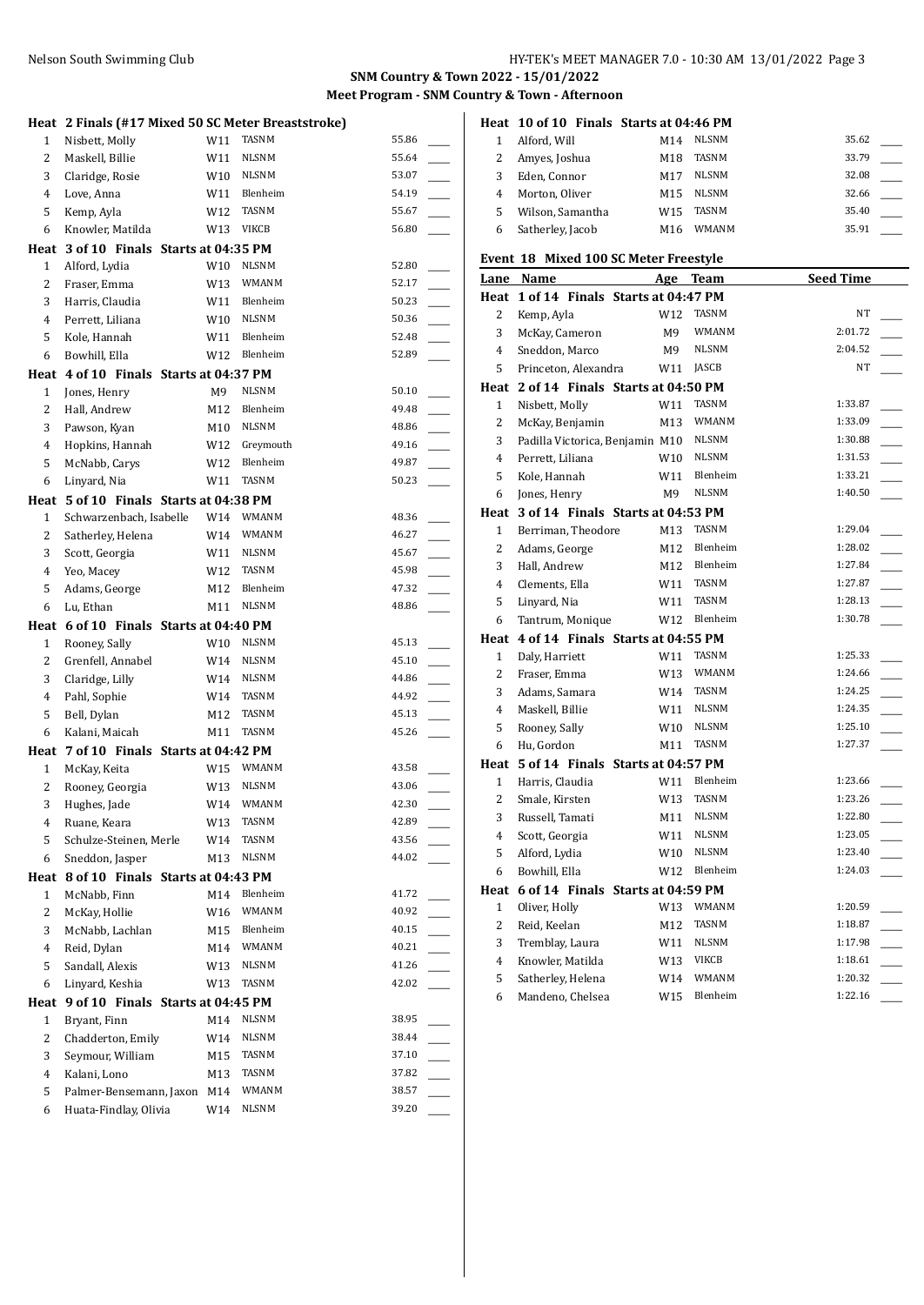#### **SNM Country & Town 2022 - 15/01/2022 Meet Program - SNM Country & Town - Afternoon**

|                | Heat 7 Finals (#18 Mixed 100 SC Meter Freestyle) |     |              |         |
|----------------|--------------------------------------------------|-----|--------------|---------|
| $\mathbf{1}$   | Schulze-Steinen, Merle                           | W14 | <b>TASNM</b> | 1:17.70 |
| 2              | McNabb, Carys                                    | W12 | Blenheim     | 1:16.58 |
| 3              | Sneddon, Jasper                                  | M13 | <b>NLSNM</b> | 1:15.60 |
| 4              | van Orden, Grace                                 | W12 | <b>NLSNM</b> | 1:16.55 |
| 5              | Pawson, Kyan                                     | M10 | <b>NLSNM</b> | 1:17.54 |
| 6              | Bell, Dylan                                      | M12 | TASNM        | 1:17.78 |
|                | Heat 8 of 14 Finals Starts at 05:03 PM           |     |              |         |
| $\mathbf{1}$   | Yeo, Macey                                       | W12 | TASNM        | 1:14.66 |
| 2              | Kalani, Maicah                                   | M11 | <b>TASNM</b> | 1:13.93 |
| 3              | Old, Keisha                                      | W11 | <b>NLSNM</b> | 1:12.98 |
| 4              | Berriman, Saffron                                | W15 | TASNM        | 1:13.77 |
| 5              | Rooney, Georgia                                  | W13 | <b>NLSNM</b> | 1:13.94 |
| 6              | Tijsen, Eise                                     | M14 | WMANM        | 1:15.29 |
|                | Heat 9 of 14 Finals Starts at 05:05 PM           |     |              |         |
| $\mathbf{1}$   | Old, Joshua                                      | M13 | <b>NLSNM</b> | 1:11.20 |
| 2              | Gallant, Caitlyn                                 | W15 | Greymouth    | 1:10.42 |
| 3              | Munro, Bridget                                   | W15 | TASNM        | 1:09.82 |
| 4              | Claridge, Lilly                                  | W14 | <b>NLSNM</b> | 1:10.02 |
| 5              | Murphy, Rae                                      | W12 | Greymouth    | 1:10.99 |
| 6              | Kepess, Marcell                                  | M12 | TASNM        | 1:11.68 |
| Heat           | 10 of 14 Finals Starts at 05:07 PM               |     |              |         |
| $\mathbf{1}$   | Watts, Maddie                                    | W17 | NLSNM        | 1:08.97 |
| 2              | Bell, Lucas                                      | M12 | TASNM        | 1:08.29 |
| 3              | Ruane, Keara                                     | W13 | TASNM        | 1:07.38 |
| $\overline{4}$ | Oliver, Amy                                      | W15 | <b>WMANM</b> | 1:07.66 |
| 5              | Goomes, Rosie                                    | W13 | <b>NLSNM</b> | 1:08.73 |
| 6              | Woods, Zac                                       | M13 | WMANM        | 1:09.80 |
|                | Heat 11 of 14 Finals Starts at 05:09 PM          |     |              |         |
| $\mathbf{1}$   | Seymour, Madeline                                | W13 | TASNM        | 1:07.15 |
| 2              | Kole, Sophie                                     | W14 | Blenheim     | 1:07.06 |
| 3              | Eden, Caitlin                                    | W15 | <b>NLSNM</b> | 1:06.25 |
| 4              | Bryant, Finn                                     | M14 | <b>NLSNM</b> | 1:06.83 |
| 5              | McKay, Hollie                                    | W16 | <b>WMANM</b> | 1:07.10 |
| 6              | Ketel, Mya                                       | W15 | TASNM        | 1:07.25 |
|                | Heat 12 of 14 Finals Starts at 05:11 PM          |     |              |         |
| $\mathbf{1}$   | Reid, Dylan                                      | M14 | <b>WMANM</b> | 1:05.82 |
| 2              | Lovell, Jessica                                  | W14 | Blenheim     | 1:05.05 |
| 3              | Hine, Ellinor                                    | W16 | <b>NLSNM</b> | 1:04.32 |
| 4              | Kalani, Lono                                     | M13 | TASNM        | 1:04.44 |
| 5              | Palmer-Bensemann, Jaxon M14                      |     | WMANM        | 1:05.80 |
| 6              | Banks, Chase                                     | M14 | NLSNM        | 1:05.92 |
|                | Heat 13 of 14 Finals Starts at 05:13 PM          |     |              |         |
| $\mathbf{1}$   | McNabb, Finn                                     | M14 | Blenheim     | 1:03.95 |
| 2              | Satherley, Jacob                                 | M16 | WMANM        | 1:03.31 |
| 3              | Russ, Finn                                       | M15 | <b>NLSNM</b> | 1:01.54 |
| 4              | Swan, Brooke                                     | W15 | TASNM        | 1:02.10 |
| 5              | Loach, Rebecca                                   | W17 | TASNM        | 1:03.62 |
| 6              | Tremblay, Corey                                  | M14 | <b>NLSNM</b> | 1:04.12 |
| Heat           | 14 of 14 Finals Starts at 05:15 PM               |     |              |         |
| $\mathbf{1}$   | Skehan, Max                                      | M13 | Blenheim     | 1:00.30 |
| $\overline{c}$ | Bugler, Jack                                     | M19 | Blenheim     | 59.56   |
| 3              | Seymour, William                                 | M15 | TASNM        | 53.16   |
| 4              | Bayley, Oxford                                   | M18 | TASNM        | 53.43   |
| 5              | Love, Jack                                       | M15 | Blenheim     | 59.90   |
| 6              | Douglas, Caleb                                   | M16 | TASNM        | 1:00.38 |
|                |                                                  |     |              |         |

# **Event 19 Mixed 10 & Under 200 SC Meter Freestyle Relay**

|   | Lane Team                             | Relav | <b>Seed Time</b>                   |
|---|---------------------------------------|-------|------------------------------------|
|   | Heat 1 of 1 Finals Starts at 05:17 PM |       |                                    |
|   | <b>NLSNM</b>                          | A     | 2:24.84                            |
|   | 1) Pawson, Kyan M10                   |       | 2) Rooney, Sally W10               |
|   | 3) Perrett, Liliana W10               |       | 4) Alford, Lydia W10               |
| 4 | <b>NLSNM</b>                          | B     | NT                                 |
|   | 1) Claridge, Rosie W10                |       | 2) Padilla Victorica, Benjamin M10 |
|   | 3) Taylor, Catherine W10              |       | 4) Jones, Henry M9                 |
|   |                                       |       |                                    |

## **Event 20 Mixed 11-12 200 SC Meter Freestyle Relay**

| Lane                     | <b>Team</b>                           | Relay | <b>Seed Time</b>          |
|--------------------------|---------------------------------------|-------|---------------------------|
|                          | Heat 1 of 1 Finals Starts at 05:20 PM |       |                           |
| 1                        | <b>TASNM</b>                          | B     | 2:27.11                   |
|                          | 1) Bell, Dylan M12                    |       | 2) Hu, Gordon M11         |
|                          | 3) Daly, Harriett W11                 |       | 4) Reid, Keelan M12       |
| $\overline{\mathcal{L}}$ | Blenheim                              | A     | 2:18.31                   |
|                          | 1) Lovell, Nicola W12                 |       | 2) Harris, Claudia W11    |
|                          | 3) McNabb, Carys W12                  |       | 4) Adams, George M12      |
| 3                        | <b>TASNM</b>                          | A     | 2:07.83                   |
|                          | 1) Kalani, Maicah M11                 |       | 2) Kepess, Marcell M12    |
|                          | 3) Yeo, Macey W12                     |       | 4) Bell, Lucas M12        |
| 4                        | <b>NLSNM</b>                          | A     | 2:12.05                   |
|                          | 1) Old, Keisha W11                    |       | 2) van Orden, Grace W12   |
|                          | 3) Taylor, Charlotte W12              |       | 4) Stewart, Tegen W12     |
| 5                        | <b>NLSNM</b>                          | B     | 2:24.07                   |
|                          | 1) Russell, Tamati M11                |       | 2) Tremblay, Laura W11    |
|                          | 3) Scott, Georgia W11                 |       | 4) Maskell, Billie W11    |
| 6                        | Blenheim                              | B     | 2:40.90                   |
|                          | 1) Hall, Andrew M12                   |       | 2) McLauchlan, Isobel W11 |
|                          | 3) Kole, Hannah W11                   |       | 4) Bowhill, Ella W12      |
|                          |                                       |       |                           |

# **Event 21 Mixed 13-14 200 SC Meter Freestyle Relay**

| <b>Team</b>                   | Relay | <b>Seed Time</b>                                                                                       |
|-------------------------------|-------|--------------------------------------------------------------------------------------------------------|
|                               |       |                                                                                                        |
| <b>TASNM</b>                  | B     | 2:18.31                                                                                                |
| 1) Schulze-Steinen, Merle W14 |       | 2) Smale, Kirsten W13                                                                                  |
| 3) Linyard, Keshia W13        |       | 4) Pahl, Sophie W14                                                                                    |
| <b>WMANM</b>                  | A     | 2:04.25                                                                                                |
| 1) Hughes, Jade W14           |       | 2) Schwarzenbach, Isabelle W14                                                                         |
|                               |       | 4) Reid, Dylan M14                                                                                     |
| <b>WMANM</b>                  | B     | 2:14.51                                                                                                |
| 1) Woods, Zac M13             |       | 2) Oliver, Holly W13                                                                                   |
| 3) Satherley, Helena W14      |       | 4) Tijsen, Eise M14                                                                                    |
|                               |       |                                                                                                        |
| <b>TASNM</b>                  | A     | 2:00.21                                                                                                |
| 1) Kalani, Lono M13           |       | 2) McKay, Brianna W13                                                                                  |
| 3) Ruane, Keara W13           |       | 4) Seymour, Madeline W13                                                                               |
| Blenheim                      | A     | 1:56.75                                                                                                |
| 1) Lovell, Jessica W14        |       | 2) McNabb, Finn M14                                                                                    |
| 3) Kole, Sophie W14           |       | 4) Skehan, Max M13                                                                                     |
| <b>NLSNM</b>                  | A     | 1:57.06                                                                                                |
| 1) Alford, Will M14           |       | 2) Banks, Chase M14                                                                                    |
| 3) Goomes, Rosie W13          |       | 4) Chadderton, Emily W14                                                                               |
| <b>NLSNM</b>                  | B     | 2:00.74                                                                                                |
| 1) Tremblay, Corey M14        |       | 2) Bryant, Finn M14                                                                                    |
| 3) Grenfell, Annabel W14      |       | 4) Huata-Findlay, Olivia W14                                                                           |
|                               |       | 1 of 2 Finals Starts at 05:23 PM<br>3) Palmer-Bensemann, Jaxon M14<br>2 of 2 Finals Starts at 05:26 PM |